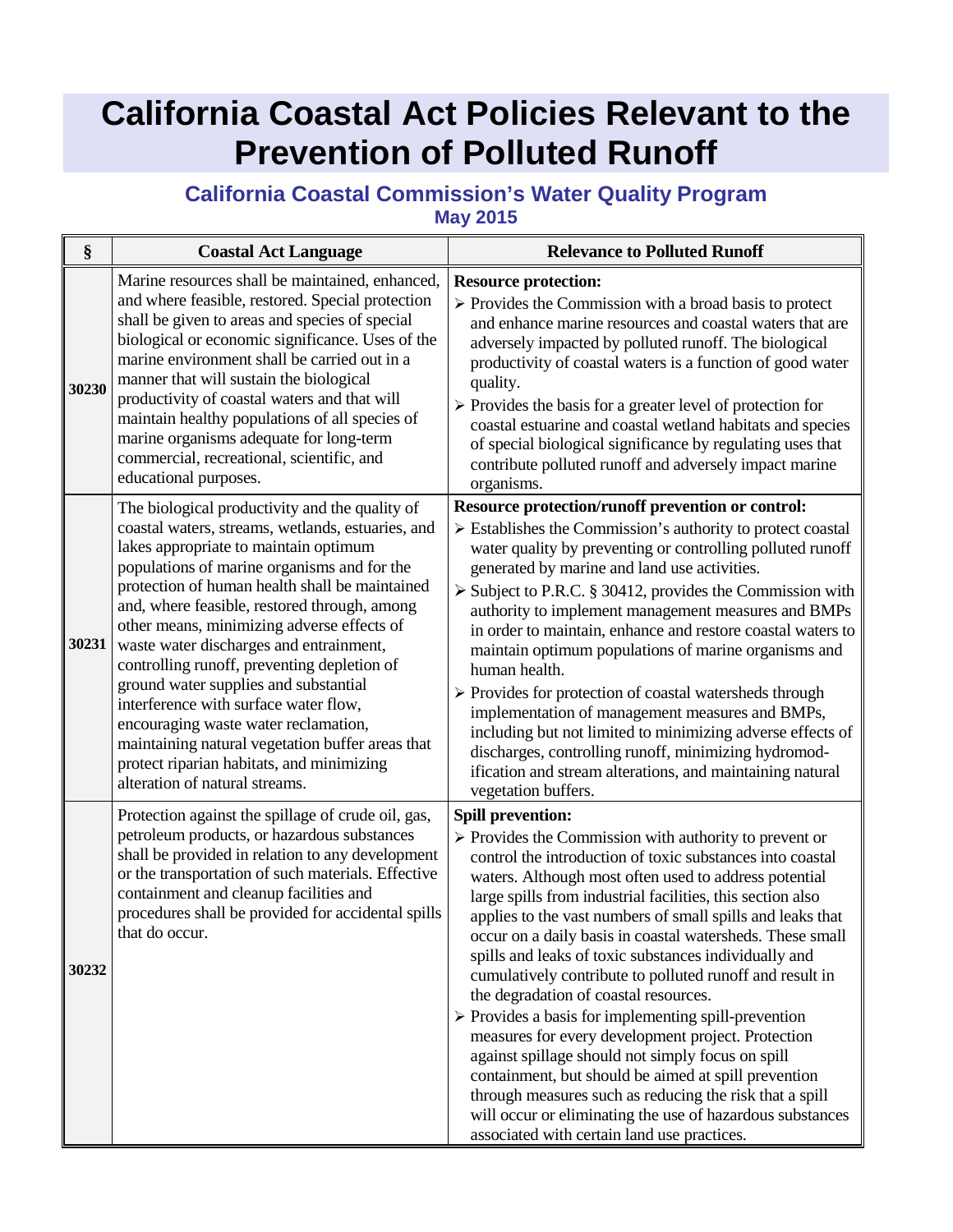$\mathcal{L}$ 

| §     | <b>Coastal Act Language</b>                                                                                                                                                                                                                                                                                                                                                                                                                                                                                                                                                            | <b>Relevance to Polluted Runoff</b>                                                                                                                                                                                                                                                                                                                                                                                                                                                                                                                                                                                                                                                                                                                                                                    |
|-------|----------------------------------------------------------------------------------------------------------------------------------------------------------------------------------------------------------------------------------------------------------------------------------------------------------------------------------------------------------------------------------------------------------------------------------------------------------------------------------------------------------------------------------------------------------------------------------------|--------------------------------------------------------------------------------------------------------------------------------------------------------------------------------------------------------------------------------------------------------------------------------------------------------------------------------------------------------------------------------------------------------------------------------------------------------------------------------------------------------------------------------------------------------------------------------------------------------------------------------------------------------------------------------------------------------------------------------------------------------------------------------------------------------|
| 30233 | (a) The diking, filling, or dredging of open<br>coastal waters, wetlands, estuaries, and lakes<br>shall be permitted in accordance with other<br>applicable provisions of this division, where<br>there is no feasible less environmentally<br>damaging alternative, and where feasible<br>mitigation measures have been provided to<br>minimize adverse environmental effects                                                                                                                                                                                                         | <b>Wetland protection:</b><br>$\triangleright$ Regulates hydromodification activities involving the<br>diking, filling, or dredging of open coastal waters, wet-<br>lands, estuaries and lakes.<br>$\triangleright$ Establishes three tests for coastal planners to evaluate<br>such activities:<br>1. whether the project is one of eight allowable uses;<br>2. whether the project is the least environmentally<br>damaging feasible alternative; and<br>3. whether the project provides for the use of feasible<br>mitigation measures (e.g., U.S. EPA-promulgated<br>management measures/BMPs) to minimize adverse<br>environmental effects where adverse impacts occur.<br>[See CCC, 1994b for detailed procedural guidance on the review of<br>wetland projects in the California coastal zone.] |
| 30235 | Revetments, breakwaters, groins, harbor<br>channels, seawalls, cliff retaining walls, and<br>other such construction that alters natural<br>shoreline processes shall be permitted when<br>required to serve coastal-dependent uses or to<br>protect existing structures or public beaches in<br>danger from erosion, and when designed to<br>eliminate or mitigate adverse impacts on local<br>shoreline sand supply. Existing marine<br>structures causing water stagnation contributing<br>to pollution problems and fish kills should be<br>phased out or upgraded where feasible. | Control of landform alteration/hydromodification:<br>$\triangleright$ Provides the basis for regulating hydromodification and<br>shoreline protection activities along the shoreline that<br>alter, disrupt, and impair the natural movement of water.<br>$\triangleright$ Limits shoreline alteration activities to those activities that<br>are required to serve coastal-dependent uses or to protect<br>existing structures and beaches from erosion, and that are<br>designed to eliminate or mitigate adverse impacts on sand<br>supply.<br>$\triangleright$ Provides the basis for eliminating poorly designed and<br>sited marine structures that impair water circulation (such<br>as those associated with old recreational marinas and<br>commercial fishing harbors).                      |
| 30236 | Channelizations, dams, or other substantial<br>alterations of rivers and streams shall<br>incorporate the best mitigation measures<br>feasible, and be limited to (1) necessary water<br>supply projects, (2) flood control projects where<br>no other method for protecting existing<br>structures in the floodplain is feasible and where<br>such protection is necessary for public safety or<br>to protect existing development, or $(3)$<br>developments where the primary function is the<br>improvement of fish and wildlife habitat.                                           | Control of landform alteration/hydromodification:<br>$\triangleright$ Requires that channelization and other substantial<br>alteration of coastal rivers and streams incorporate the<br>best mitigation measures feasible (which coastal planners<br>can interpret to include the U.S. EPA management<br>measures and BMPs).<br>$\triangleright$ Limits permissible hydromodification activities to:<br>1. necessary water supply projects,<br>2. flood control projects necessary for public safety or to<br>protect existing development where no alternative<br>methods are feasible, and<br>3. projects that improve fish and wildlife habitat.                                                                                                                                                    |